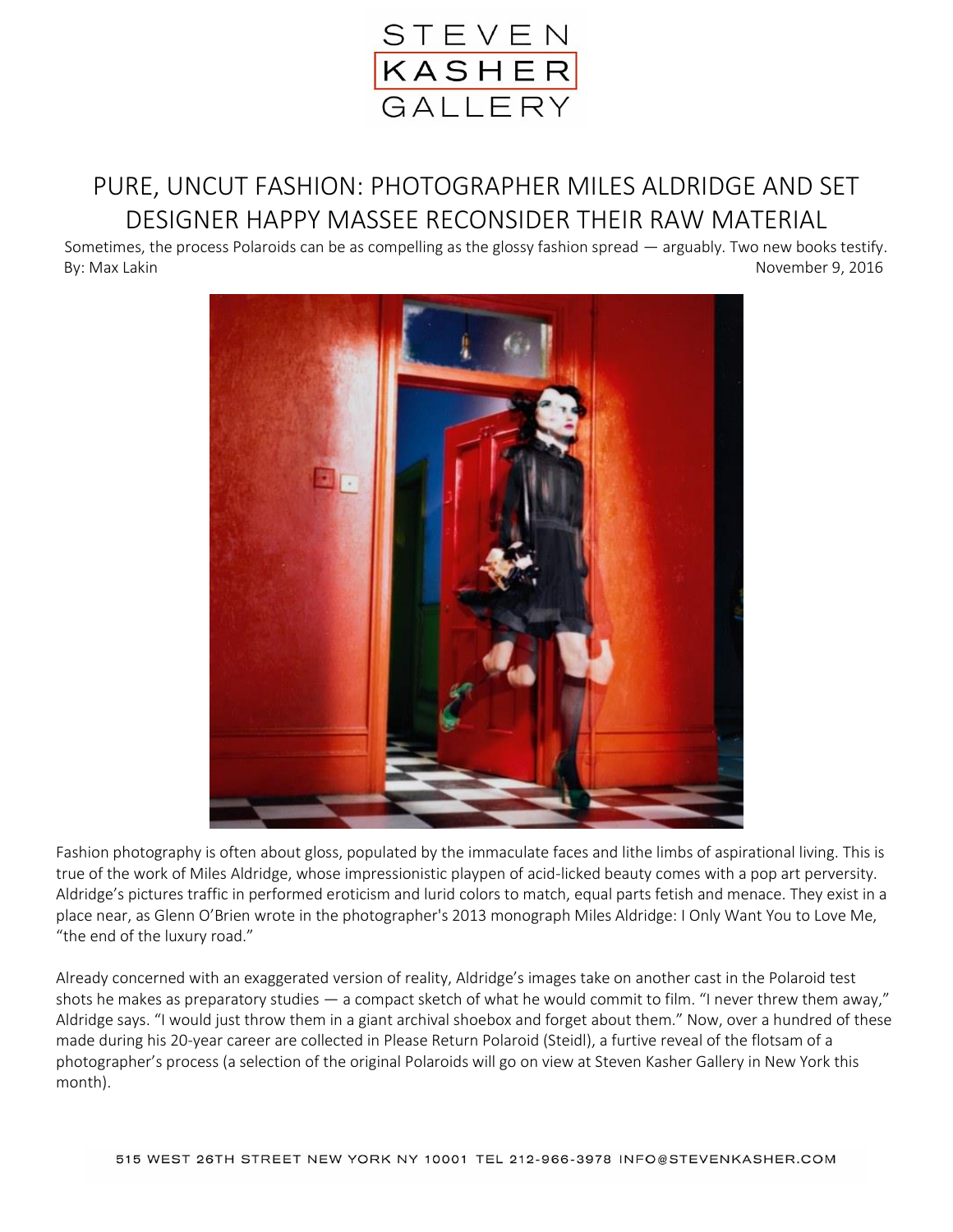

Divorced from their original context of fashion campaigns and magazine editorials, Aldridge's Polaroids enter into their half-life, a secondary art liberated from the work of pushing high-end frocks. They are notable not only for their content, which will be familiar to close observers of Aldridge's desperate housewives and plasticine women on the verge, but for how they offer a glimpse at a still-forming thought not yet molested by the many hands and egos that touch a shoot. "I think when you're telling your own story, which is what's important for an editorial, you don't want somebody seeing the picture before you do, which is what happens a lot with digital shoots with everyone crowded around the screen," Aldridge says. "I like to have all the pressure on me, that I'm getting the picture right, and then sharing a Polaroid with the team, and that Polaroid gets pored over for detail. I like that methodology."

For Aldridge, the warm-up act is indispensable to the final product. "There's always been an interesting aspect to fashion photography that seems peculiar with the Polaroid: you have this problem of taking the picture twice," Aldridge says. "And weirdly, because this doesn't exist in digital, I actually find this process of having to repeat the gesture, whether it's a jump through the air, or hair blowing in the wind, or someone laying on a bed — doing it twice, for me, helps deemotionalize the image, which is important, because part of what I'm aiming for is a sort of breaking down of the typical Cartier-Bresson 'decisive moment.' I didn't like that phoniness — pretending that this smile was real, this happiness was real, this moment was real. None of it is, especially in my business. It's not important that it's real, it's important that it's from someone's imagination."

Artists from Warhol to Hockney to Chuck Close have long been attracted to the Polaroid, perhaps precisely because it wrests some share of control from the artist. Polaroids in general, and Aldridge's Polaroids specifically, can often feel like found pictures, the results of happy accidents. Like Richard Prince's appropriated advertisements, these seize on the unsettling absence of anticipation. A twirl of spaghetti passes through a set of disembodied lips, redolent of Guy Bourdin. Pictures where Aldridge had set up the shot and the model hadn't arrived yet — lighting tests, really — feel like crime scenes, primed for forensic analysis. Gleaming pool decks, static doorways, deserted escalators — all faultless spaces very clearly gone wrong, some violence yet to be done.

In other Polaroids, assistants stand in for models, and offer the surprise of finding an unexpected civilian out of her natural habitat, as though she had managed, through some Purple Rose of Cairo plot twist, to walk into the magazine itself. Other photos still are damaged, through being stuck together or left under the heat of a studio lamp. These in particular, where the perfectionism has been scrawled over or melted, are thrilling.

"It's like Bob Dylan's 'Basement Tapes' — it's the raw, raw stuff," Aldridge says. "I've grown up in the Photoshop age, you can't avoid it. My generation, we're used to not being dependent on the colors the film gave us, and we could push the colors here or there. For a photographer who has grown up in that period, to have something so pure and untouched by computers feels strangely sort of anachronistic, like something from the 1960's or 70's. They are very sort of mysterious objects."

Aldridge's Polaroids share a searching, fragmented quality with those collected in Happy Massee's Diary of a Set Designer (Damiani). Throughout a career of roughly the same length as Aldridge's, Massee has packed a Polaroid camera like a Swiss Army knife, using it as a light meter, measuring tape, and reference library, enabling him to check continuity between takes or confirm props with a director.

Massee, it's worth noting, is not a photographer, but a set designer, whose work creating the atmospheric environments for Gucci shoots and Madonna videos, among others, has meant something of an itinerant life. Diary of Set Designer is an evocation of years of wandering and looking.